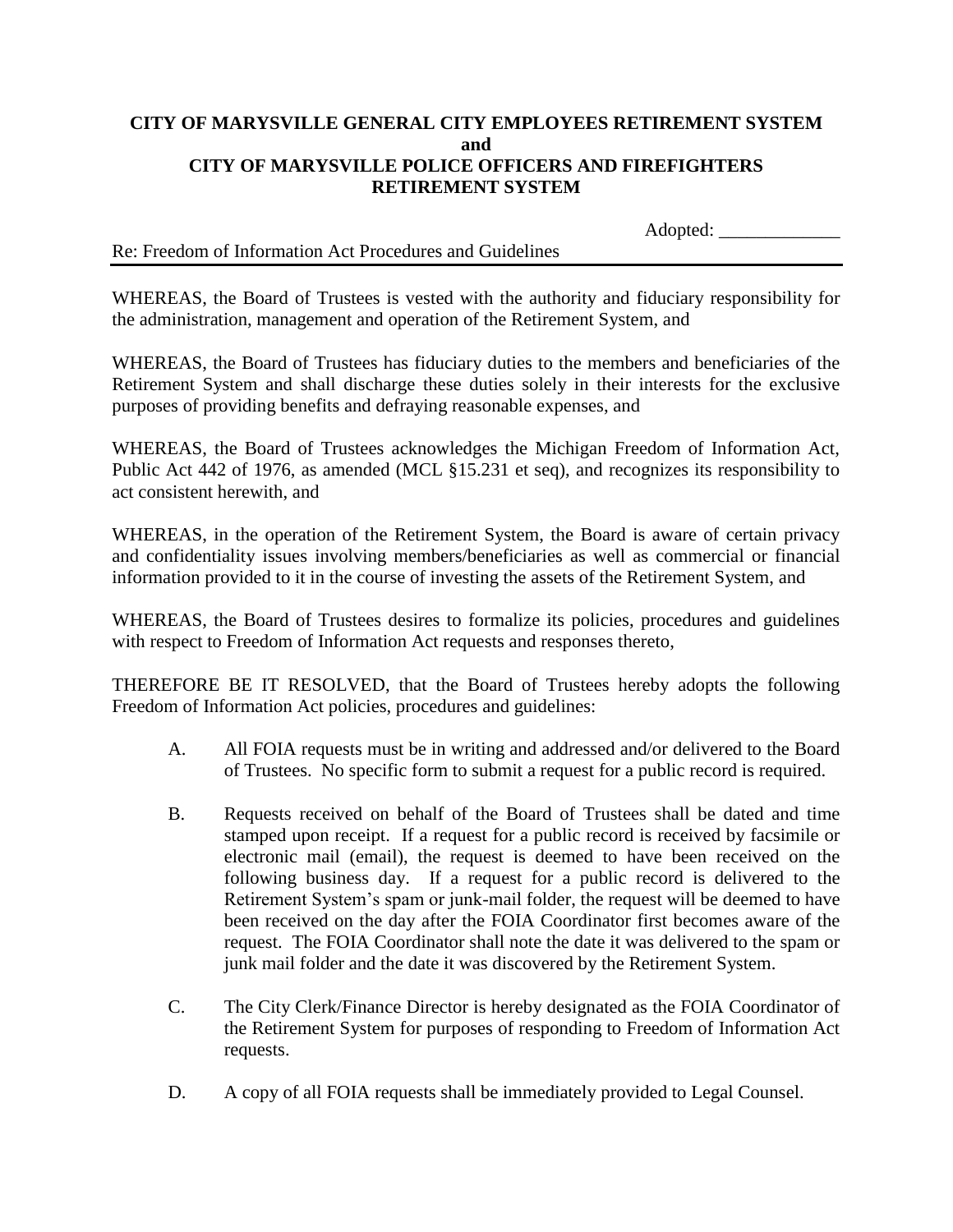- E. Legal Counsel shall promptly review all Freedom of Information Act requests received on behalf of the Board of Trustees and coordinate the response thereto with the FOIA Coordinator.
- F. The FOIA Coordinator, after discussion with Legal Counsel, is designated as the person responsible for granting or denying Freedom of Information Act requests. The FOIA Coordinator will respond to a request in one of the following ways:
	- Grant the request.
	- Issue a written notice denying the request.
	- Grant the request in part and issue a written notice denying in part the request.
	- Issue a notice indicating that due to the nature of the request the FOIA Coordinator needs an additional 10 business days to respond to the request.
	- Issue a written notice indicating that the public record requested is available at no charge on the Retirement System's website.
- G. If the request is granted, or granted in part, the FOIA Coordinator will require that payment be made in full for the allowable fees associated with responding to the request before the public record is made available. The FOIA Coordinator shall provide a detailed itemization of the allowable cost incurred to process the request to the person making the request and also provide a non-binding, best efforts estimate of a time frame it will take the Retirement System to provide the records to the requester.
- H. If the request is denied or denied in part, the FOIA coordinator shall provide;
	- An explanation as to why a requested public record is exempt from disclosure; or
	- A certificate that the public record does not exist under the name given by the requester or by another name reasonably known to the Retirement System; or
	- An explanation of the public record or information within a public record that is separated or deleted from the public record; and
	- An explanation of the person's right to submit an appeal of the denial to the Board of Trustees or seek judicial review in the Oakland County Circuit Court;
	- An explanation of the right to receive attorneys' fees costs, and disbursements as well as actual or compensatory damages and punitive damages of \$1,000.00, should they prevail in Circuit Court.
	- The written notice of denial shall be signed by the FOIA Coordinator.
- I. The FOIA Coordinator and Legal Counsel shall promptly report to the Board of Trustees all Freedom of Information Act requests and responses.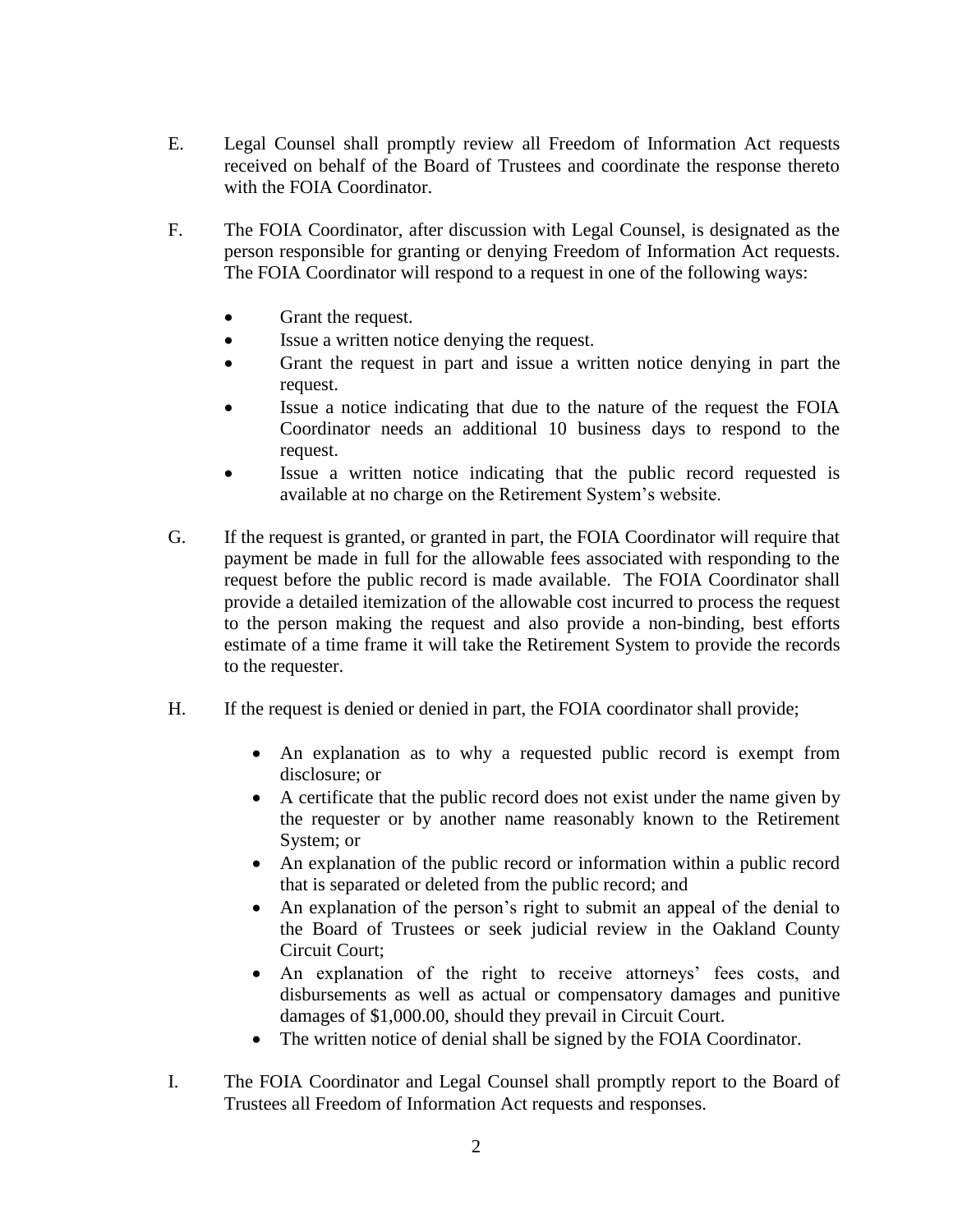J. The Board of Trustees shall charge for the actual incremental cost of copying all public records or information sought by Freedom of Information Act requests, including the cost for copying, searching, reviewing, separating and duplicating with respect thereto, and postage for mailing such copies to requestors to the extent allowable under the Michigan Freedom of Information Act.

The Michigan FOIA statute permits the Retirement System to charge for the following costs associated with processing a request:

- Labor costs associated with copying or duplication, which includes making paper copies, making digital copies, or transferring digital public records to non-paper physical media or through the Internet.
- Labor cost associated with searching for, locating and examining a requested public record.
- Labor costs associated with a review of a record to separate and delete information exempt from disclosure.
- The costs of copying or duplication, not including labor, of paper copies of public records. This will include the cost for copies of records already on the Retirement System's website, if the Retirement System is asked to make copies.
- The cost of computer discs, computer tapes or other digital or similar media when the requester asks for records in non-paper physical media. This will include the cost for copies of records on the Retirement System's website if the person asks for the System to make copies.
- The cost to mail or send a public record to a requestor.

Labor costs will be calculated based on the following requirements:

- All labor costs will be estimated and charged in 15-minute increments, with all partial time increments rounded down. If the time involved is less than 15 minutes, there will be no charge.
- Labor costs will be charged at the hourly wage of the lowest-paid Retirement System employee capable of doing the work, regardless of who actually performs the work.
- Labor costs will also include a charge to cover or partially cover the cost of fringe benefits.
- The Retirement System will add up to 50% to the applicable labor charge amount to cover or partially cover the cost of fringe benefits, but in no case may it exceed the actual cost of fringe benefits.
- Overtime wages will not be included in the labor costs unless agreed to by the requestor; overtime costs will not be used to calculate the fringe benefit costs.
- Contracted labor costs will be charged at an hourly rate equal to 6 times the states minimum hourly wage (as of June 2015 this amount equals \$48.90).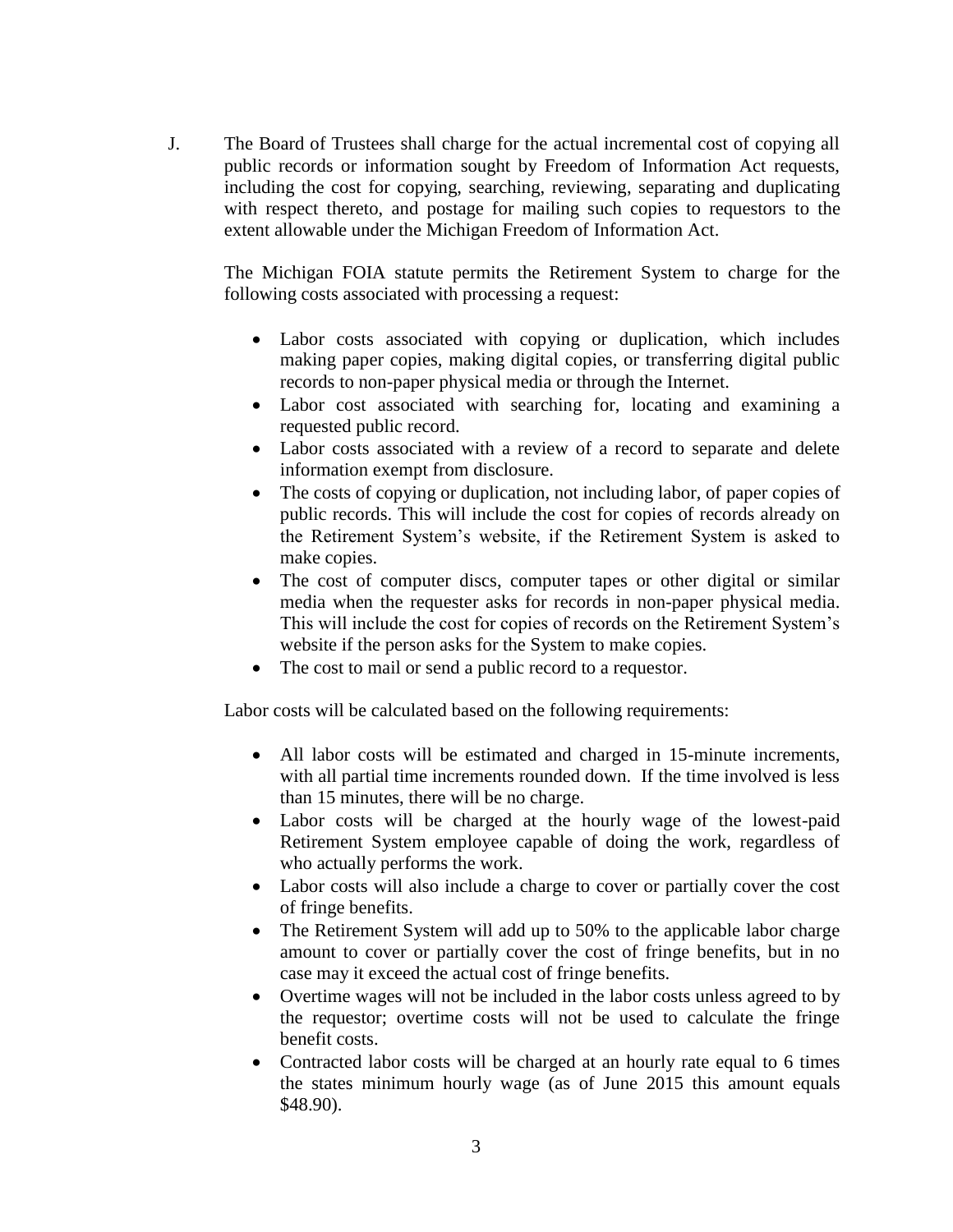Cost to provide non-paper physical media when requested will be based on the following requirements:

- Computer disks, computer tapes or other digital or similar media will be at the actual and most reasonable economical costs for the non-paper media.
- The costs will only be assessed if the Retirement System has the technological capability necessary to provide the public record in the requested format.

Cost to provide paper copies of records will be based on the following requirements:

- Paper copies of public records made on standard letter  $(8 \frac{1}{2} \text{ by } 11)$  or legal (8 ½ by 14) sized paper will not exceed \$0.10 per sheet of paper. Copies for non-standard sized sheets of paper will reflect the actual cost of reproduction.
- The Retirement System will provide records using double-sided printing if it is cost saving and available.

Cost to mail records will be based on the following requirements:

- The actual cost to mail public records. No cost will be made for expedited shipping or insurance unless specified by the requestor.
- K. If the FOIA Coordinator does not respond to a written request in a timely manner, the Retirement System must reduce the labor costs by 5% for each day the Retirement System exceeds the time permitted under FOIA up to a 50% maximum reduction, if the Retirement System's late response was willful and intentional, and the written request for records clearly identified that it was a FOIA request.
- L. The Board of Trustees shall require a deposit of 1/2 the estimated cost thereof when the cost of any Freedom of Information Act request, based on a good-faith calculation, is estimated to exceed \$50.00.
- M. If the requester has not paid in full for a previously granted request, the Board of Trustees will require a deposit of 100% of the estimated processing fee when all of the following conditions exist:
	- The final fee for the prior written request is not more than 105% of the estimated fee;
	- The public records made available contained the information sought in the prior written request and remain in the Retirement System's possession;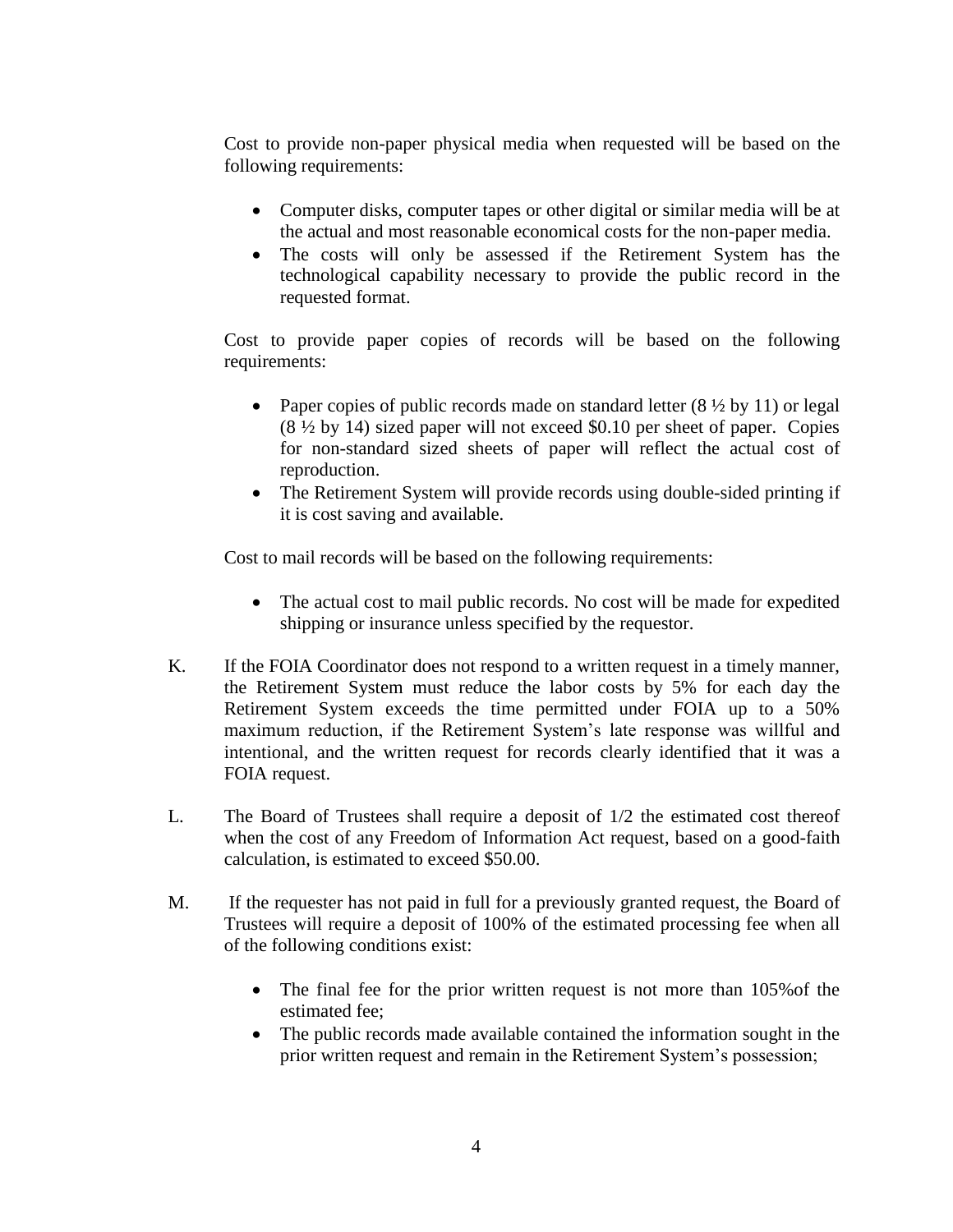- The public records were made available to the individual, subject to payment, within the time frame estimated by the Retirement System to provide the records;
- Ninety (90) days have passed since the FOIA Coordinator notified the individual in writing that the public records were available for pickup or mailing;
- The individual is unable to show proof of prior payment to the Retirement System; and
- The FOIA Coordinator has calculated a detailed itemization that is the basis for the current written request's increased estimated fee deposit.

The Board of Trustees will not require an increased estimated fee deposit if any of the following apply:

- The person making the request is able to show proof of prior payment in full to the Retirement System;
- The Retirement System is subsequently paid in full for the prior written request; or
- 365 days have passed since the person made the request for which full payment was not remitted to the Retirement System.
- N. The cost of the search for and copying of a public record may be waived or reduced if the Board of Trustees determines that a waiver or reduced fee is in the public interest because it can be considered as primarily benefitting the general public.

The FOIA Coordinator will discount the first \$20.00 of the processing fee for a request if the requestor submits an affidavit (sworn statement) stating that they are indigent and receiving specific public assistance, or if not receiving assistance, they state facts demonstrating an inability to pay because of indigence. An individual is not eligible to receive a waiver if the requestor has previously received discounted copies of public records from the Retirement System twice during the calendar year; or they are requesting information in connection with other persons who are offering or providing payment to make the request.

- O. Retirement System shall provide by appointment only, an opportunity to review public records or information to requestors of information whose Freedom of Information Act requests have been granted.
- P. The Board of Trustees shall grant promises of confidentiality in writing for trade secrets or commercial or financial information provided to it as allowed by applicable law to those providing such information, and that such information not be disclosed in response to any Freedom of Information Act requests.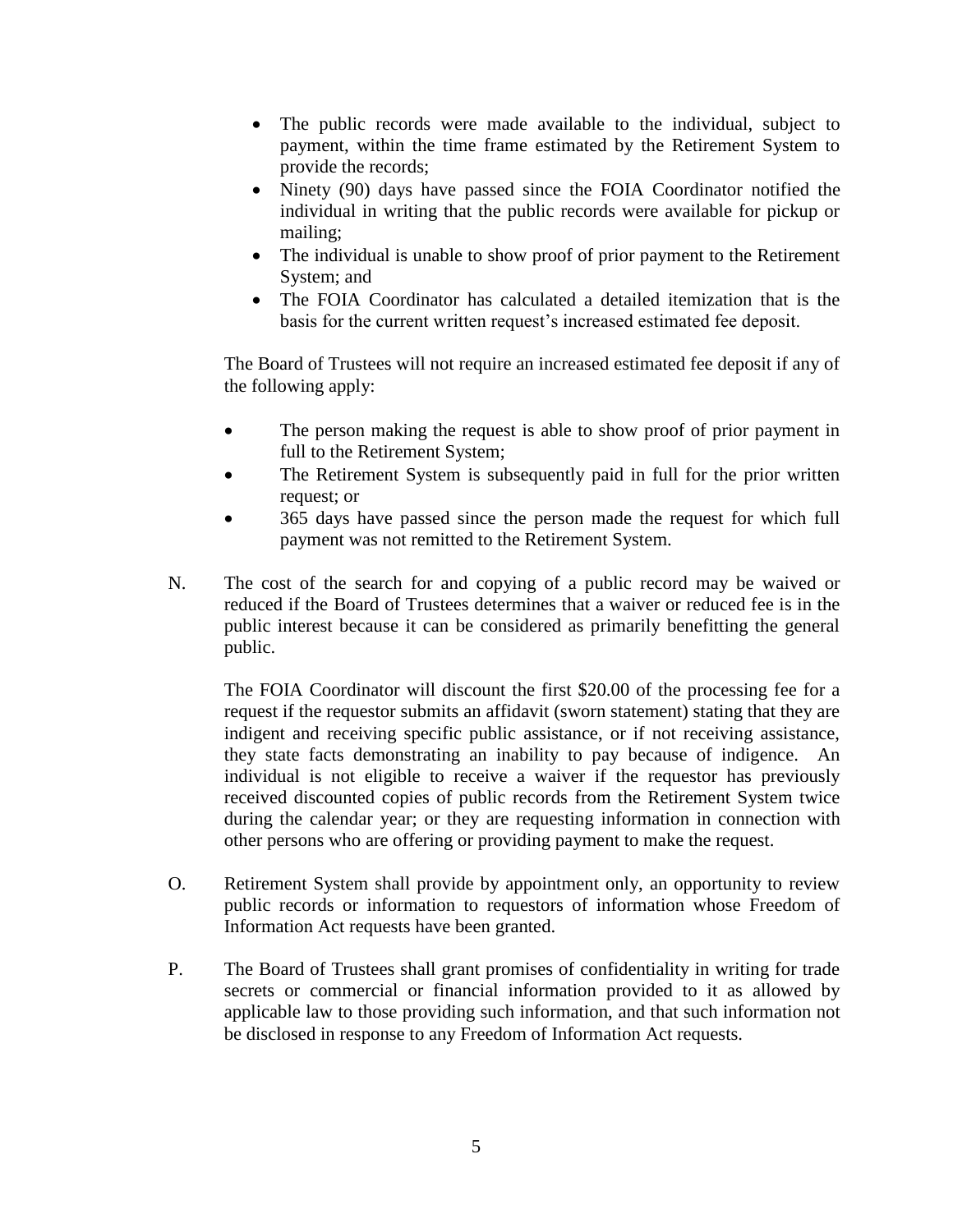- Q. When the Board determines that the privacy interest of members or beneficiaries outweighs the public's right to information, such information shall not be disclosed in response to Freedom of Information Act requests.
- R. A requestor may appeal the denial of a public record to the Board of Trustees by filing an appeal at the office of the FOIA Coordinator. The appeal must be in writing, specifically state the word "appeal" and identify the reason or reasons the requestor is seeking a reversal of the denial.

The Board of Trustees will be deemed to have received the written appeal on its first regularly scheduled meeting following the submission of the appeal. Within 10 business days following receipt of the appeal the Board of Trustees shall respond in writing by:

- Reversing the disclosure denial;
- Upholding the denial;
- Reverse the disclosure denial in part and uphold the denial in part; or
- Under unusual circumstances, issue a notice extending for not more than 10 business days the period during which the Board shall respond to the appeal.

If the Board of Trustees fails to respond to a written appeal, or if it upholds the disclosure denial, the requestor may seek judicial review by commencing a civil action in Circuit Court. Regardless of whether or not a requestor files an appeal with the Board of Trustees, he or she may file a civil action in Oakland County Circuit Court within 180 days after the Retirement System's final determination to deny the request.

If the requestor prevails in such an action, the court shall award reasonable attorneys' fees, costs and disbursements. If the Retirement System prevails the court may award reasonable attorneys' fees, costs and disbursements. If the court determines that the Retirement System has arbitrarily and capriciously violated this act by refusal or delay in disclosing or providing copies of a public record, the court shall order the Retirement System to pay a civil fine of \$1,000.00 which shall be deposited into the general fund of the state treasury. The court shall award, in addition to any actual or compensatory damages, punitive damages in the amount of \$1,000.00 to the requestor.

S. If a requestor believes that the fee charged by the Retirement System to process a FOIA request exceeds the amount permitted by state law or under this policy, he or she must first appeal to the Board of Trustees by submitting a written appeal for a fee reduction to the office of the FOIA Coordinator. The appeal must be in writing, specifically state the word "appeal" and identify how the required fee exceeds the amount permitted.